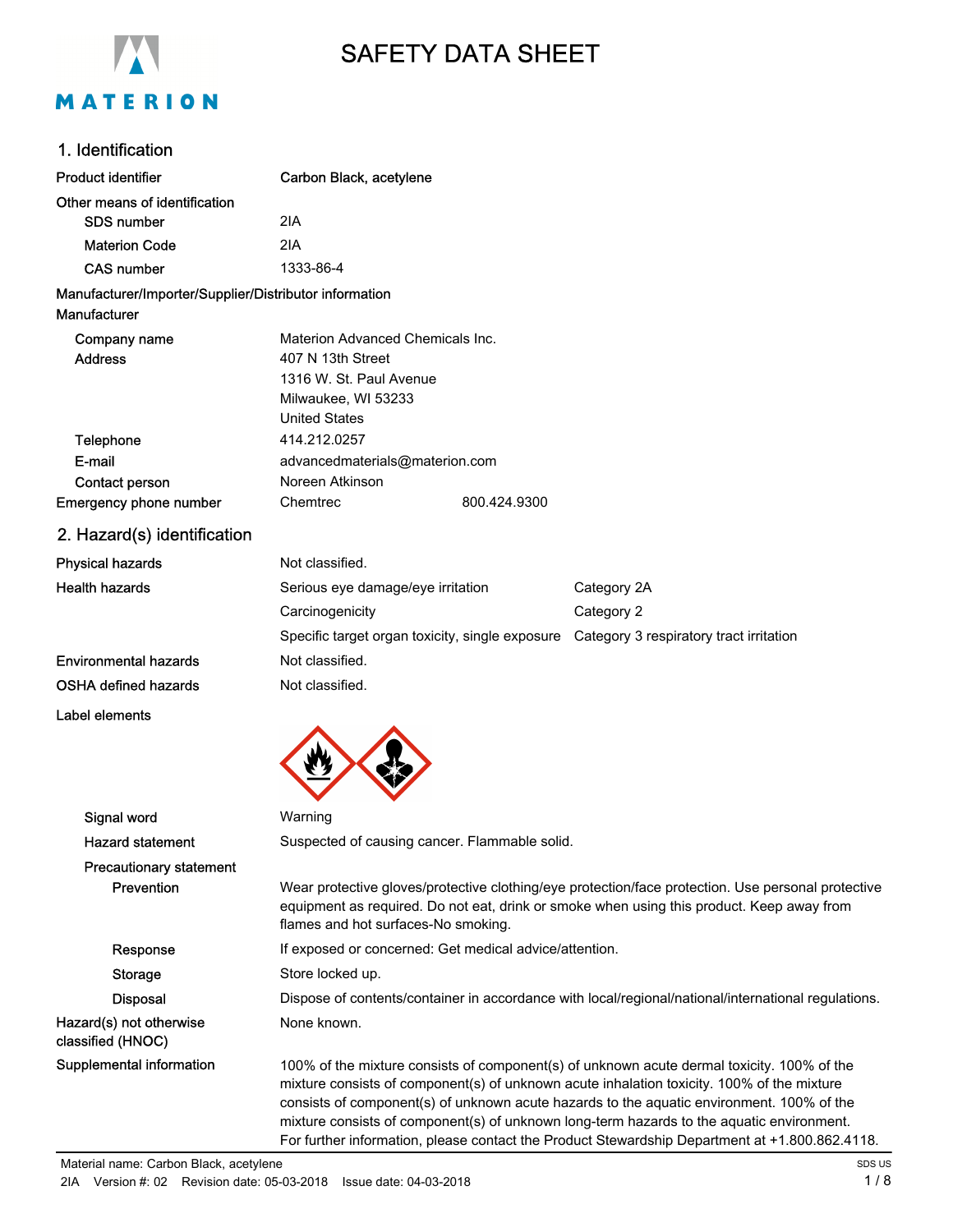## 3. Composition/information on ingredients

Substances

| <b>Chemical name</b>                                                         | Common name and synonyms                                                                                                                                                                                                                               | <b>CAS number</b> | %   |
|------------------------------------------------------------------------------|--------------------------------------------------------------------------------------------------------------------------------------------------------------------------------------------------------------------------------------------------------|-------------------|-----|
| Carbon Black, acetylene                                                      |                                                                                                                                                                                                                                                        | 1333-86-4         | 100 |
|                                                                              | *Designates that a specific chemical identity and/or percentage of composition has been withheld as a trade secret.                                                                                                                                    |                   |     |
| 4. First-aid measures                                                        |                                                                                                                                                                                                                                                        |                   |     |
| Inhalation                                                                   | Remove victim to fresh air and keep at rest in a position comfortable for breathing. Call a POISON<br>CENTER or doctor/physician if you feel unwell.                                                                                                   |                   |     |
| Skin contact                                                                 | Wash off with soap and water. Get medical attention if irritation develops and persists.                                                                                                                                                               |                   |     |
| Eye contact                                                                  | Do not rub eyes. Immediately flush eyes with plenty of water for at least 15 minutes. Remove<br>contact lenses, if present and easy to do. Continue rinsing. Get medical attention if irritation<br>develops and persists.                             |                   |     |
| Ingestion                                                                    | Rinse mouth. Get medical attention if symptoms occur.                                                                                                                                                                                                  |                   |     |
| Most important<br>symptoms/effects, acute and<br>delayed                     | Severe eye irritation. Symptoms may include stinging, tearing, redness, swelling, and blurred<br>vision. Dusts may irritate the respiratory tract, skin and eyes. Coughing.                                                                            |                   |     |
| Indication of immediate medical<br>attention and special treatment<br>needed | Provide general supportive measures and treat symptomatically. Keep victim under observation.<br>Symptoms may be delayed.                                                                                                                              |                   |     |
| <b>General information</b>                                                   | IF exposed or concerned: Get medical advice/attention. If you feel unwell, seek medical advice<br>(show the label where possible). Ensure that medical personnel are aware of the material(s)<br>involved, and take precautions to protect themselves. |                   |     |
| 5. Fire-fighting measures                                                    |                                                                                                                                                                                                                                                        |                   |     |
| Suitable extinguishing media                                                 | Water spray. Foam. Powder. Carbon dioxide (CO2).                                                                                                                                                                                                       |                   |     |
| Unsuitable extinguishing media                                               | Do not use water jet as an extinguisher, as this will spread the fire.                                                                                                                                                                                 |                   |     |
| Specific hazards arising from<br>the chemical                                | During fire, gases hazardous to health may be formed.                                                                                                                                                                                                  |                   |     |
| Special protective equipment<br>and precautions for firefighters             | Self-contained breathing apparatus and full protective clothing must be worn in case of fire.                                                                                                                                                          |                   |     |
| Fire fighting<br>equipment/instructions                                      | Use water spray to cool unopened containers.                                                                                                                                                                                                           |                   |     |
| Specific methods                                                             | Use standard firefighting procedures and consider the hazards of other involved materials.                                                                                                                                                             |                   |     |
| General fire hazards                                                         | No unusual fire or explosion hazards noted.                                                                                                                                                                                                            |                   |     |
|                                                                              |                                                                                                                                                                                                                                                        |                   |     |

#### 6. Accidental release measures

Keep unnecessary personnel away. Keep people away from and upwind of spill/leak. Wear appropriate protective equipment and clothing during clean-up. Avoid inhalation of dust. Use a NIOSH/MSHA approved respirator if there is a risk of exposure to dust/fume at levels exceeding the exposure limits. Do not touch damaged containers or spilled material unless wearing appropriate protective clothing. Ensure adequate ventilation. Local authorities should be advised if significant spillages cannot be contained. For personal protection, see section 8 of the SDS. Personal precautions, protective equipment and emergency procedures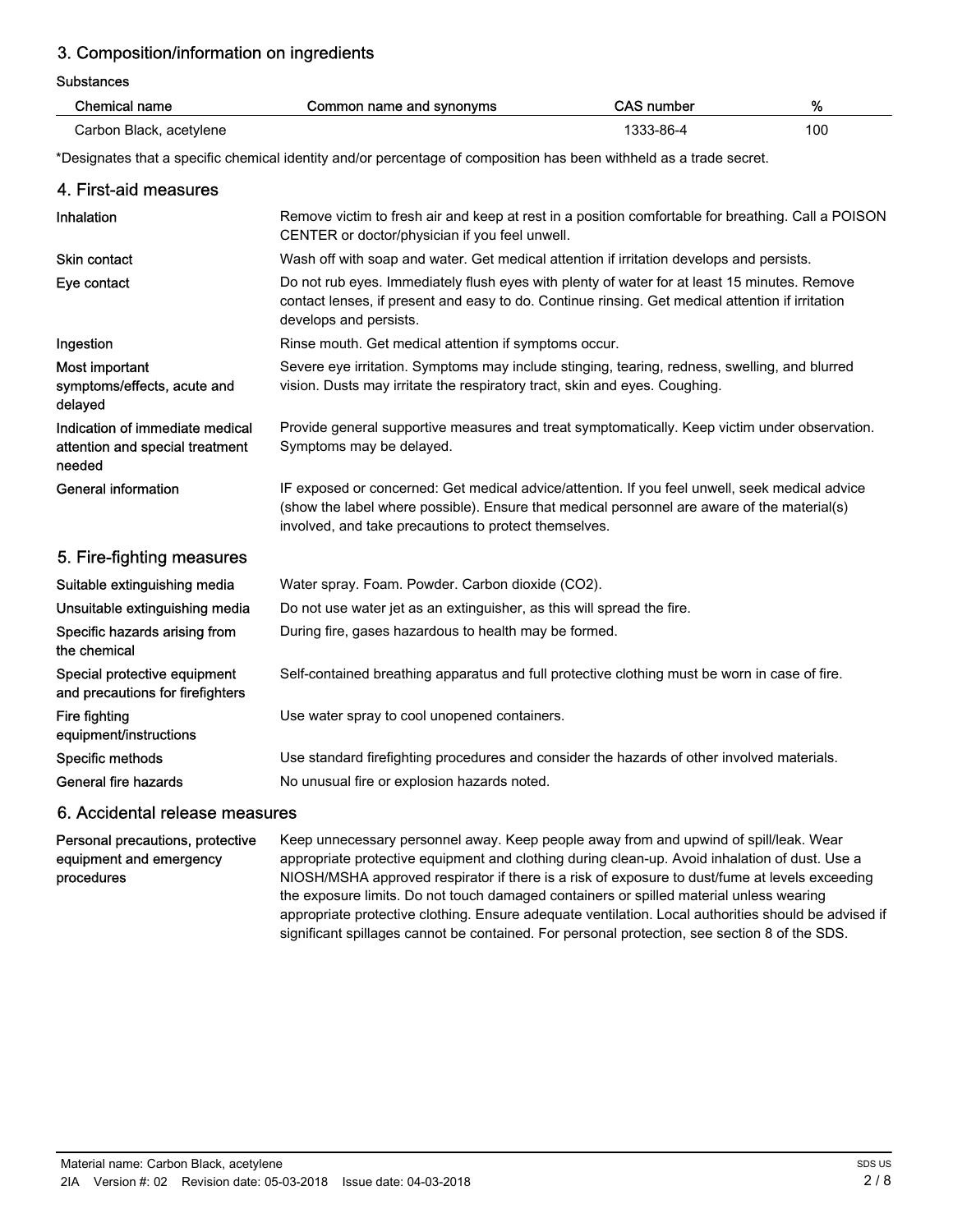| Methods and materials for<br>containment and cleaning up        | Avoid dispersal of dust in the air (i.e., clearing dust surfaces with compressed air). Collect dust<br>using a vacuum cleaner equipped with HEPA filter. The product is immiscible with water and will<br>spread on the water surface. Stop the flow of material, if this is without risk.                                                                                                                                                                             |
|-----------------------------------------------------------------|------------------------------------------------------------------------------------------------------------------------------------------------------------------------------------------------------------------------------------------------------------------------------------------------------------------------------------------------------------------------------------------------------------------------------------------------------------------------|
|                                                                 | Large Spills: Wet down with water and dike for later disposal. Absorb in vermiculite, dry sand or<br>earth and place into containers. Shovel the material into waste container. Following product<br>recovery, flush area with water.                                                                                                                                                                                                                                  |
|                                                                 | Small Spills: Sweep up or vacuum up spillage and collect in suitable container for disposal. Wipe<br>up with absorbent material (e.g. cloth, fleece). Clean surface thoroughly to remove residual<br>contamination.                                                                                                                                                                                                                                                    |
|                                                                 | Never return spills to original containers for re-use. Put material in suitable, covered, labeled<br>containers. For waste disposal, see section 13 of the SDS.                                                                                                                                                                                                                                                                                                        |
| <b>Environmental precautions</b>                                | Avoid discharge into drains, water courses or onto the ground.                                                                                                                                                                                                                                                                                                                                                                                                         |
| 7. Handling and storage                                         |                                                                                                                                                                                                                                                                                                                                                                                                                                                                        |
| Precautions for safe handling                                   | Obtain special instructions before use. Do not handle until all safety precautions have been read<br>and understood. Minimize dust generation and accumulation. Provide appropriate exhaust<br>ventilation at places where dust is formed. Avoid breathing dust. Avoid contact with eyes. Avoid<br>prolonged exposure. Should be handled in closed systems, if possible. Wear appropriate personal<br>protective equipment. Observe good industrial hygiene practices. |
| Conditions for safe storage,<br>including any incompatibilities | Store locked up. Store in original tightly closed container. Store in a well-ventilated place. Store<br>away from incompatible materials (see Section 10 of the SDS).                                                                                                                                                                                                                                                                                                  |

## 8. Exposure controls/personal protection

#### Occupational exposure limits

| <b>Material</b>                              | US. OSHA Table Z-1 Limits for Air Contaminants (29 CFR 1910.1000)<br><b>Type</b>                                                                                                                                                                                                                                                                                                                                                                                                                                                                                                                                                                                                                                   | Value              |                     |
|----------------------------------------------|--------------------------------------------------------------------------------------------------------------------------------------------------------------------------------------------------------------------------------------------------------------------------------------------------------------------------------------------------------------------------------------------------------------------------------------------------------------------------------------------------------------------------------------------------------------------------------------------------------------------------------------------------------------------------------------------------------------------|--------------------|---------------------|
| Carbon Black, acetylene<br>$(CAS 1333-86-4)$ | PEL                                                                                                                                                                                                                                                                                                                                                                                                                                                                                                                                                                                                                                                                                                                | $3.5 \text{ mg/m}$ |                     |
| <b>US. ACGIH Threshold Limit Values</b>      |                                                                                                                                                                                                                                                                                                                                                                                                                                                                                                                                                                                                                                                                                                                    |                    |                     |
| <b>Material</b>                              | <b>Type</b>                                                                                                                                                                                                                                                                                                                                                                                                                                                                                                                                                                                                                                                                                                        | Value              | Form                |
| Carbon Black, acetylene<br>(CAS 1333-86-4)   | <b>TWA</b>                                                                                                                                                                                                                                                                                                                                                                                                                                                                                                                                                                                                                                                                                                         | $3$ mg/m $3$       | Inhalable fraction. |
| US. NIOSH: Pocket Guide to Chemical Hazards  |                                                                                                                                                                                                                                                                                                                                                                                                                                                                                                                                                                                                                                                                                                                    |                    |                     |
| <b>Material</b>                              | <b>Type</b>                                                                                                                                                                                                                                                                                                                                                                                                                                                                                                                                                                                                                                                                                                        | Value              |                     |
| Carbon Black, acetylene<br>(CAS 1333-86-4)   | <b>TWA</b>                                                                                                                                                                                                                                                                                                                                                                                                                                                                                                                                                                                                                                                                                                         | $0.1$ mg/m $3$     |                     |
|                                              | US. California Code of Regulations, Title 8, Section 5155. Airborne Contaminants                                                                                                                                                                                                                                                                                                                                                                                                                                                                                                                                                                                                                                   |                    |                     |
| <b>Material</b>                              | <b>Type</b>                                                                                                                                                                                                                                                                                                                                                                                                                                                                                                                                                                                                                                                                                                        | Value              |                     |
| Carbon Black, acetylene<br>(CAS 1333-86-4)   | PEL                                                                                                                                                                                                                                                                                                                                                                                                                                                                                                                                                                                                                                                                                                                | $3.5$ mg/m $3$     |                     |
| <b>Biological limit values</b>               | No biological exposure limits noted for the ingredient(s).                                                                                                                                                                                                                                                                                                                                                                                                                                                                                                                                                                                                                                                         |                    |                     |
| Appropriate engineering controls             | Good general ventilation (typically 10 air changes per hour) should be used. Ventilation rates<br>should be matched to conditions. If applicable, use process enclosures, local exhaust ventilation,<br>or other engineering controls to maintain airborne levels below recommended exposure limits. If<br>exposure limits have not been established, maintain airborne levels to an acceptable level.<br>If engineering measures are not sufficient to maintain concentrations of dust particulates below the<br>Occupational Exposure Limit (OEL), suitable respiratory protection must be worn. If material is<br>ground, cut, or used in any operation which may generate dusts, use appropriate local exhaust |                    |                     |
|                                              | ventilation to keep exposures below the recommended exposure limits. Provide eyewash station.                                                                                                                                                                                                                                                                                                                                                                                                                                                                                                                                                                                                                      |                    |                     |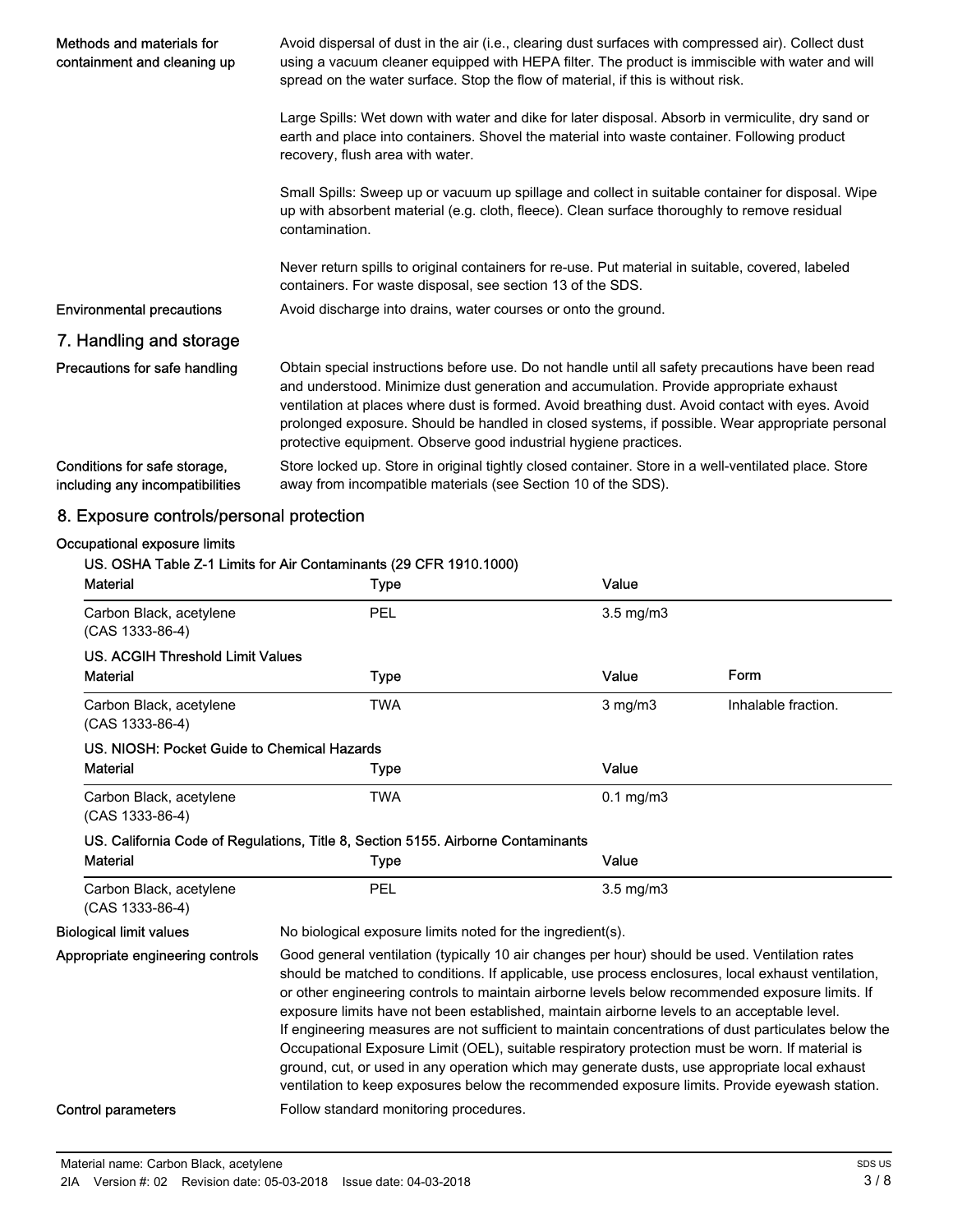#### Individual protection measures, such as personal protective equipment

| Eye/face protection                       | Chemical respirator with organic vapor cartridge, full facepiece, dust and mist filter.                                                                                                                                 |
|-------------------------------------------|-------------------------------------------------------------------------------------------------------------------------------------------------------------------------------------------------------------------------|
| <b>Skin protection</b><br>Hand protection | Wear appropriate chemical resistant gloves.                                                                                                                                                                             |
| Other                                     | Wear suitable protective clothing. Use of an impervious apron is recommended.                                                                                                                                           |
| <b>Respiratory protection</b>             | Use a NIOSH/MSHA approved respirator if there is a risk of exposure to dust/fume at levels<br>exceeding the exposure limits. Chemical respirator with organic vapor cartridge, full facepiece,<br>dust and mist filter. |
| <b>Thermal hazards</b>                    | Wear appropriate thermal protective clothing, when necessary.                                                                                                                                                           |
| General hygiene considerations            | Observe any medical surveillance requirements. Always observe good personal hygiene<br>measures, such as washing after handling the material and before eating, drinking, and/or<br>smoking.                            |

## 9. Physical and chemical properties

| Appearance                                        |                      |
|---------------------------------------------------|----------------------|
| <b>Physical state</b>                             | Solid.               |
| Form                                              | Powder.              |
| Color                                             | Not available.       |
| Odor                                              | Not available.       |
| Odor threshold                                    | Not available.       |
| рH                                                | Not available.       |
| Melting point/freezing point                      | Not available.       |
| Initial boiling point and boiling<br>range        | 7592 °F (4200 °C)    |
| <b>Flash point</b>                                | Not available.       |
| <b>Evaporation rate</b>                           | Not available.       |
| Flammability (solid, gas)                         | Not available.       |
| Upper/lower flammability or explosive limits      |                      |
| <b>Flammability limit - lower</b><br>(%)          | Not available.       |
| <b>Flammability limit - upper</b><br>(%)          | Not available.       |
| Explosive limit - lower (%)                       | Not available.       |
| Explosive limit - upper (%)                       | Not available.       |
| Vapor pressure                                    | Not available.       |
| <b>Vapor density</b>                              | Not available.       |
| Relative density                                  | Not available.       |
| Solubility(ies)                                   |                      |
| Solubility (water)                                | Insoluble            |
| <b>Partition coefficient</b><br>(n-octanol/water) | Not available.       |
| Auto-ignition temperature                         | Not available.       |
| <b>Decomposition temperature</b>                  | Not available.       |
| Viscosity                                         | Not available.       |
| Other information                                 |                      |
| Density                                           | 1.80 g/cm3 estimated |
| <b>Explosive properties</b>                       | Not explosive.       |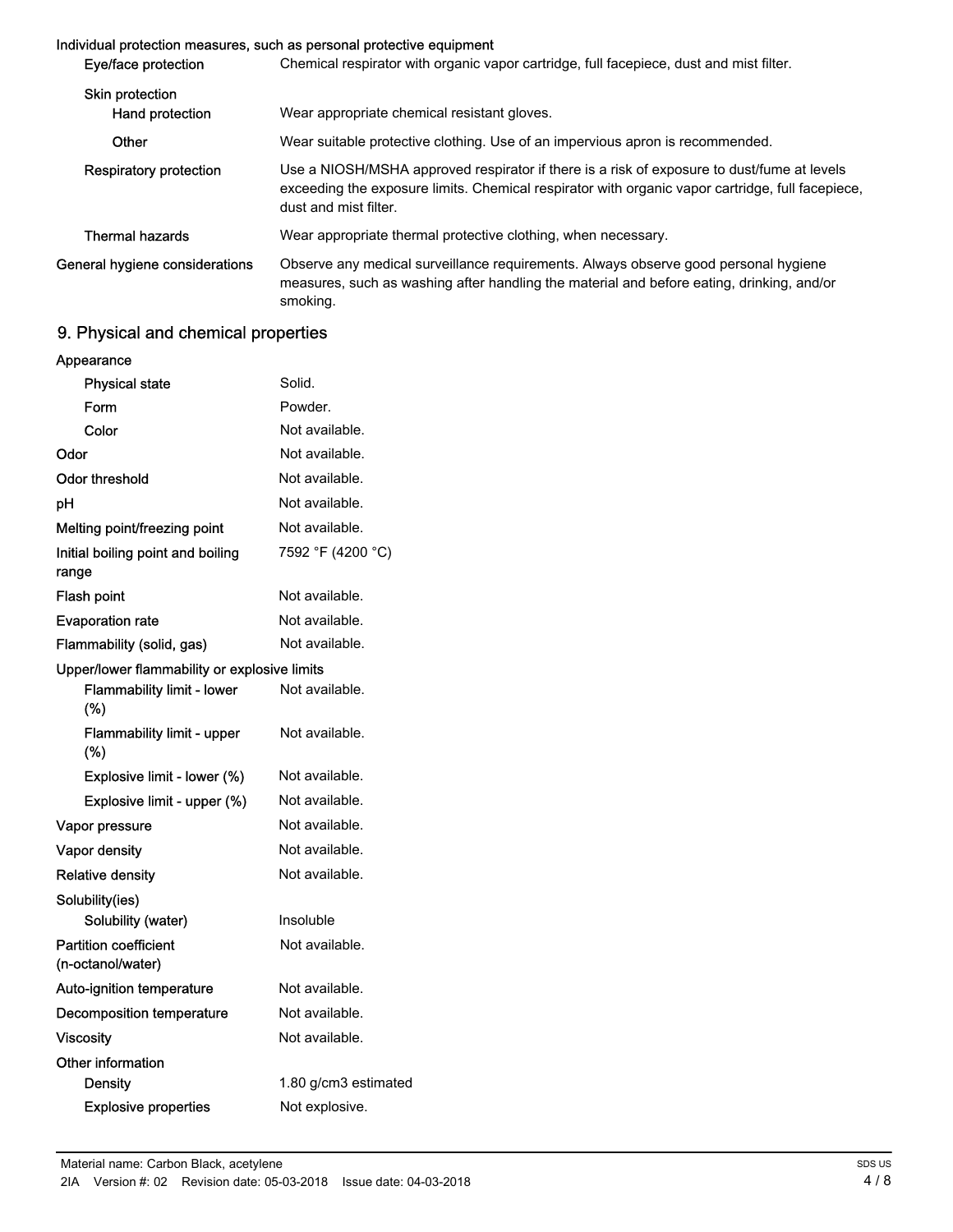| Heat of combustion (NFPA<br>30B)                                                   | $0$ kJ/g                                                                                                            |
|------------------------------------------------------------------------------------|---------------------------------------------------------------------------------------------------------------------|
| <b>Molecular formula</b>                                                           | <b>UVCB</b>                                                                                                         |
| <b>Oxidizing properties</b>                                                        | Not oxidizing.                                                                                                      |
| Specific gravity                                                                   | $1.8 - 2.1$                                                                                                         |
| 10. Stability and reactivity                                                       |                                                                                                                     |
| Reactivity                                                                         | None known.                                                                                                         |
| <b>Chemical stability</b>                                                          | Material is stable under normal conditions.                                                                         |
| Possibility of hazardous<br>reactions                                              | Not available.                                                                                                      |
| <b>Conditions to avoid</b>                                                         | Heat, flames and sparks.                                                                                            |
| Incompatible materials                                                             | Incompatible with oxidizing agents.                                                                                 |
| Hazardous decomposition<br>products                                                | Carbon oxides.                                                                                                      |
| 11. Toxicological information                                                      |                                                                                                                     |
| Information on likely routes of exposure                                           |                                                                                                                     |
| Inhalation                                                                         | Dust may irritate respiratory system. Prolonged inhalation may be harmful.                                          |
| <b>Skin contact</b>                                                                | Dust or powder may irritate the skin.                                                                               |
| Eye contact                                                                        | Causes serious eye irritation.                                                                                      |
| Ingestion                                                                          | Expected to be a low ingestion hazard.                                                                              |
| Symptoms related to the<br>physical, chemical and<br>toxicological characteristics | None known.                                                                                                         |
| Information on toxicological effects                                               |                                                                                                                     |
| <b>Acute toxicity</b>                                                              | May cause skin and eye irritation.                                                                                  |
| Skin corrosion/irritation                                                          | May cause skin irritation.                                                                                          |
| Serious eye damage/eye<br>irritation                                               | May cause eye irritation.                                                                                           |
| Respiratory or skin sensitization                                                  |                                                                                                                     |
| Respiratory sensitization                                                          | None known.                                                                                                         |
| <b>Skin sensitization</b>                                                          | This product is not expected to cause skin sensitization.                                                           |
| Germ cell mutagenicity                                                             | No data available to indicate product or any components present at greater than 0.1% are<br>mutagenic or genotoxic. |
| Carcinogenicity                                                                    | Suspected of causing cancer.                                                                                        |
| IARC Monographs. Overall Evaluation of Carcinogenicity                             |                                                                                                                     |
| Carbon Black, acetylene (CAS 1333-86-4)                                            | 2B Possibly carcinogenic to humans.<br>OSHA Specifically Regulated Substances (29 CFR 1910.1001-1050)               |
| Not regulated.                                                                     | US. National Toxicology Program (NTP) Report on Carcinogens                                                         |
| Not listed.                                                                        |                                                                                                                     |
| Reproductive toxicity                                                              | None known.                                                                                                         |
| Specific target organ toxicity -<br>single exposure                                | May cause respiratory irritation.                                                                                   |
| Specific target organ toxicity -<br>repeated exposure                              | Not classified.                                                                                                     |
| <b>Aspiration hazard</b>                                                           | None known.                                                                                                         |
| <b>Chronic effects</b>                                                             | Prolonged exposure may cause chronic effects.                                                                       |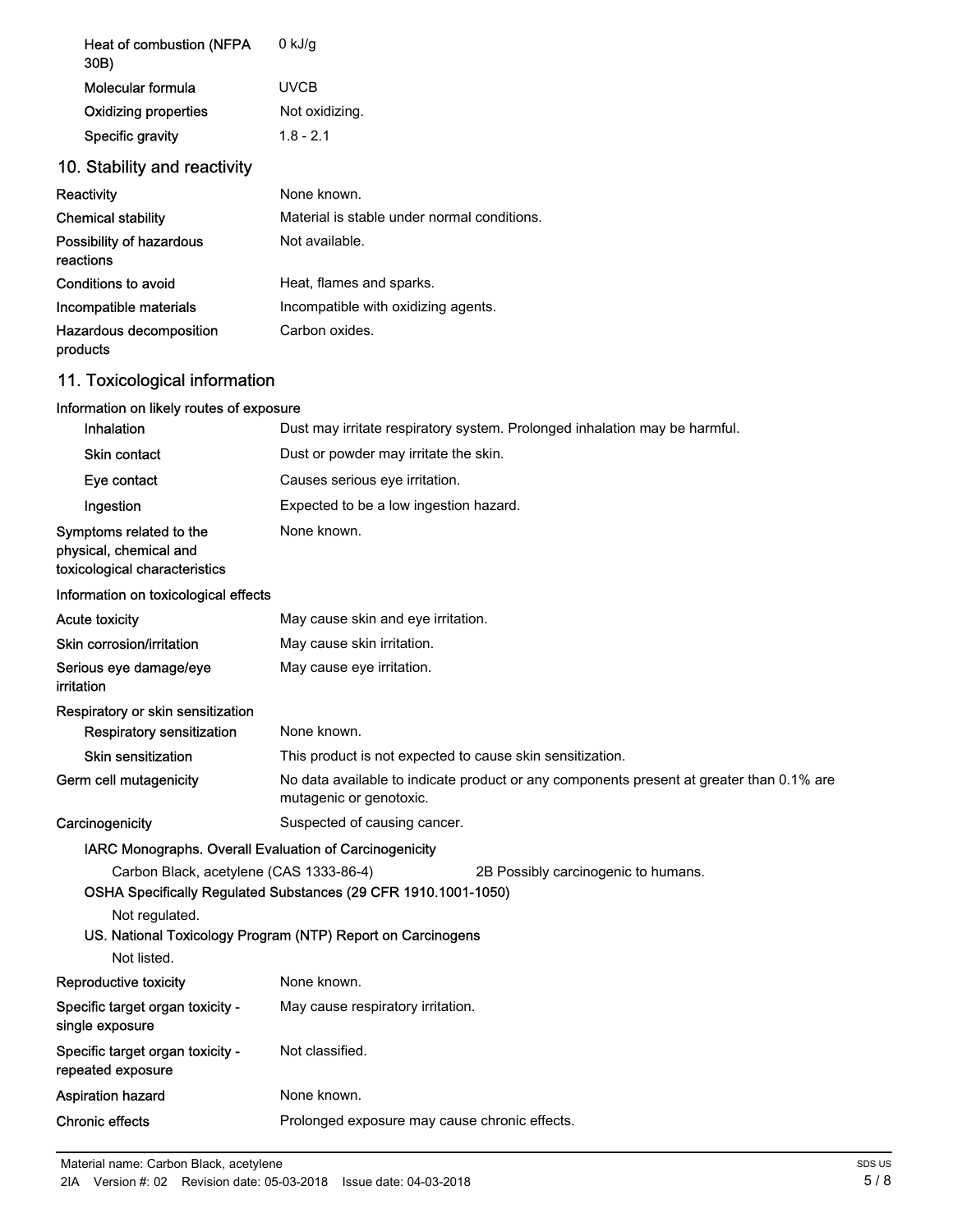## 12. Ecological information

| <b>Ecotoxicity</b>                       | The product is not classified as environmentally hazardous. However, this does not exclude the<br>possibility that large or frequent spills can have a harmful or damaging effect on the environment.                  |
|------------------------------------------|------------------------------------------------------------------------------------------------------------------------------------------------------------------------------------------------------------------------|
| Persistence and degradability            |                                                                                                                                                                                                                        |
| Bioaccumulative potential                | No data available.                                                                                                                                                                                                     |
| Mobility in soil                         | No data available.                                                                                                                                                                                                     |
| Other adverse effects                    | No other adverse environmental effects (e.g. ozone depletion, photochemical ozone creation<br>potential, endocrine disruption, global warming potential) are expected from this component.                             |
| 13. Disposal considerations              |                                                                                                                                                                                                                        |
| <b>Disposal instructions</b>             | Collect and reclaim or dispose in sealed containers at licensed waste disposal site. Dispose of<br>contents/container in accordance with local/regional/national/international regulations.                            |
| Local disposal regulations               | Dispose in accordance with all applicable regulations.                                                                                                                                                                 |
| Hazardous waste code                     | The waste code should be assigned in discussion between the user, the producer and the waste<br>disposal company.                                                                                                      |
| Waste from residues / unused<br>products | Dispose of in accordance with local regulations. Empty containers or liners may retain some<br>product residues. This material and its container must be disposed of in a safe manner (see:<br>Disposal instructions). |
| Contaminated packaging                   | Since emptied containers may retain product residue, follow label warnings even after container is<br>emptied. Empty containers should be taken to an approved waste handling site for recycling or<br>disposal.       |

## 14. Transport information

| ۰.<br>×<br>v<br>٧ |
|-------------------|
|-------------------|

| DOT                          |                                                                         |
|------------------------------|-------------------------------------------------------------------------|
| UN number                    | <b>UN1325</b>                                                           |
| UN proper shipping name      | Flammable solids, organic, n.o.s. (Carbon black)                        |
| Transport hazard class(es)   |                                                                         |
| <b>Class</b>                 | 4.1                                                                     |
| Subsidiary risk              |                                                                         |
| Packing group                | III                                                                     |
| Special precautions for user | Read safety instructions, SDS and emergency procedures before handling. |
| <b>IATA</b>                  |                                                                         |
| <b>UN number</b>             | <b>UN1325</b>                                                           |
| UN proper shipping name      | Flammable solids, organic, n.o.s. (Carbon black)                        |
| Transport hazard class(es)   |                                                                         |
| <b>Class</b>                 | 4.1                                                                     |
| Subsidiary risk              |                                                                         |
| Packing group                | III                                                                     |
| <b>Environmental hazards</b> | No.                                                                     |
| Special precautions for user | Read safety instructions, SDS and emergency procedures before handling. |
| <b>IMDG</b>                  |                                                                         |
| UN number                    | UN1325                                                                  |
| UN proper shipping name      | Flammable soliids, organic, n.o.s. (Carbon black)                       |
| Transport hazard class(es)   |                                                                         |
| <b>Class</b>                 | 4.1                                                                     |
| Subsidiary risk              |                                                                         |
| Packing group                | $\mathbf{III}$                                                          |
| <b>Environmental hazards</b> |                                                                         |
| Marine pollutant             | No.                                                                     |
| <b>EmS</b>                   | Not available.                                                          |
| Special precautions for user | Read safety instructions, SDS and emergency procedures before handling. |
|                              |                                                                         |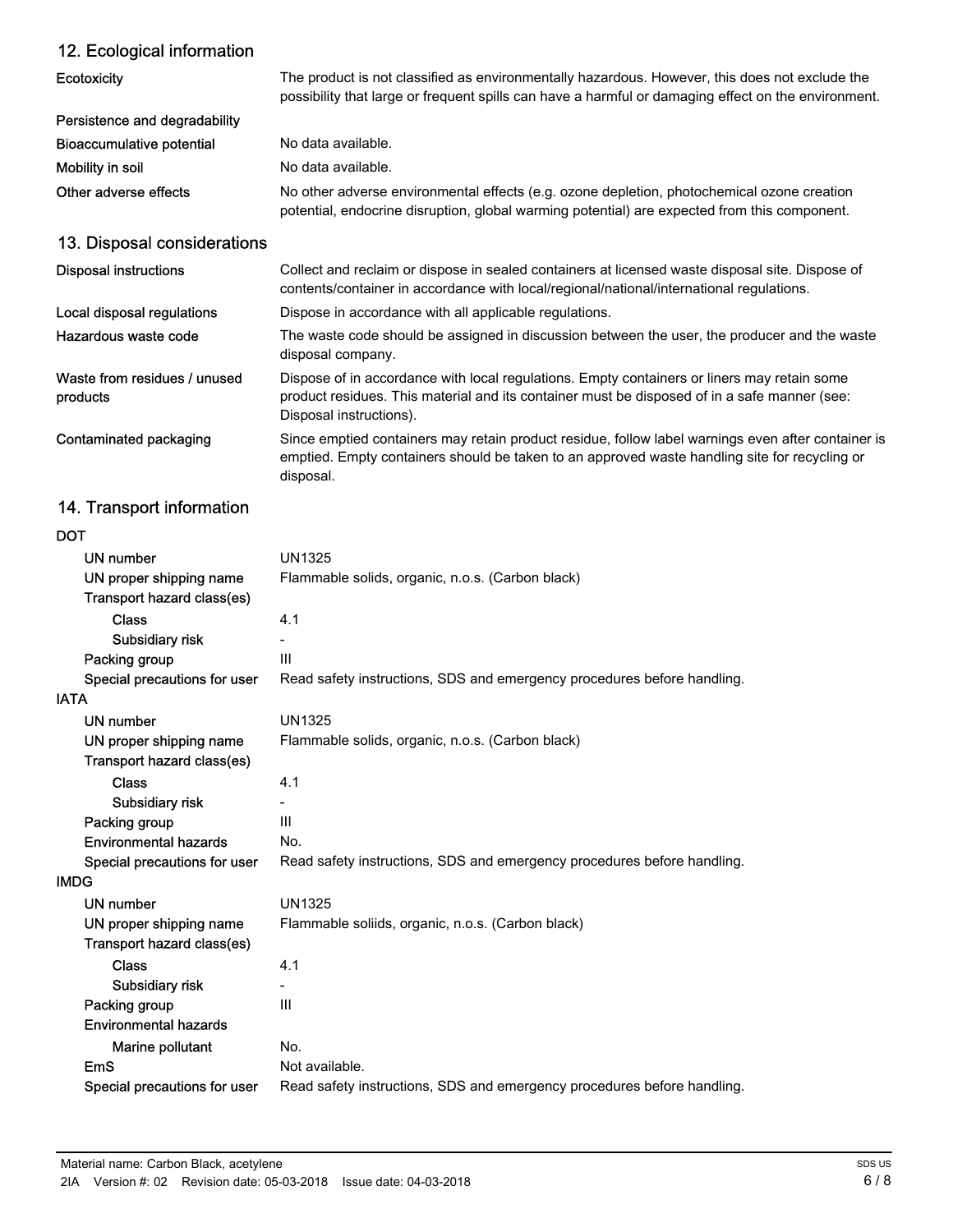

### 15. Regulatory information

#### US federal regulations

This product is a "Hazardous Chemical" as defined by the OSHA Hazard Communication Standard, 29 CFR 1910.1200.

#### TSCA Section 12(b) Export Notification (40 CFR 707, Subpt. D)

Not regulated.

#### CERCLA Hazardous Substance List (40 CFR 302.4)

Not listed.

#### SARA 304 Emergency release notification

Not regulated.

#### OSHA Specifically Regulated Substances (29 CFR 1910.1001-1050)

Not regulated.

Hazard categories

#### Superfund Amendments and Reauthorization Act of 1986 (SARA)

Immediate Hazard - Yes Delayed Hazard - Yes Fire Hazard - No Pressure Hazard - No Reactivity Hazard - No

#### SARA 302 Extremely hazardous substance

Not listed.

## SARA 311/312 Hazardous Yes

chemical

### SARA 313 (TRI reporting)

Not regulated.

#### Other federal regulations

#### Clean Air Act (CAA) Section 112 Hazardous Air Pollutants (HAPs) List

Not regulated.

#### Clean Air Act (CAA) Section 112(r) Accidental Release Prevention (40 CFR 68.130)

Not regulated.

### Safe Drinking Water Act Not regulated.

(SDWA)

US state regulations WARNING: This product contains a chemical known to the State of California to cause cancer.